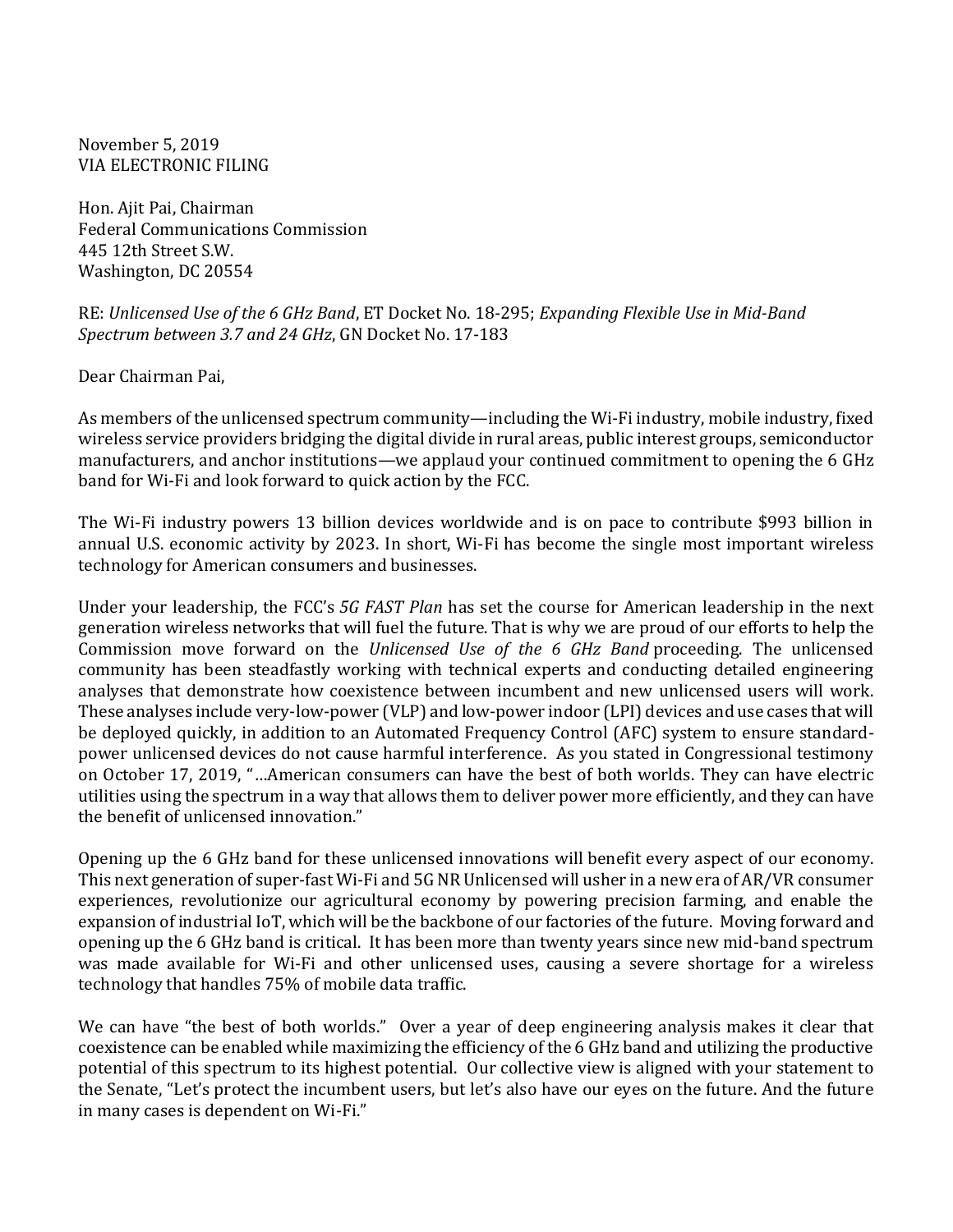Respectfully,

ACADIANA BROADBAND \$

Mike Guidroz President **Acadiana Broadband**



Tenlong Deng Corporate Vice President **ASUSTek**



Colleen King Vice President, Regulatory Affairs **Charter Communications, Inc.**



Dr. Kamesh Medepalli Vice President Systems Engineering **Cypress Semiconductor Corporation**

Alan Norman Public Policy Director **Facebook**



Alan Berkema Distinguished Technologist **HP, Inc.**



Mark Radabaugh President **Amplex**



Dr. Derek Peterson Chief Technology Officer **Boingo Wireless**

#### $(1)$   $(1)$   $(1)$ **CISCO.**

Mary Brown Senior Director, Government Affairs **Cisco**

### **D-Link**

Alex Chiang Wireless Strategic Business Unit Director **D-Link Corporation**

# Google

Megan Anne Stull Counsel **Google LLC**



Eric Mclaughlin GM, Wireless Solutions Group **Intel**



Maria Kirby Senior Policy Counsel **Apple Inc.**

#### **A BROADCOM®**

Chris Szymanski Director, Product Marketing & Government Affairs **Broadcom**



Keith Krueger, CAE CEO **Consortium for School Networking (CoSN)**

#### Extreme<sup>®</sup>

Eric Broockman Chief Technology Officer **Extreme Networks**

> **Hewlett Packard** Enterprise

Chuck Lukaszewski VP Wireless Strategy **Hewlett Packard Enterprise**



Robert Friday CTO, VP & Fellow **Juniper**